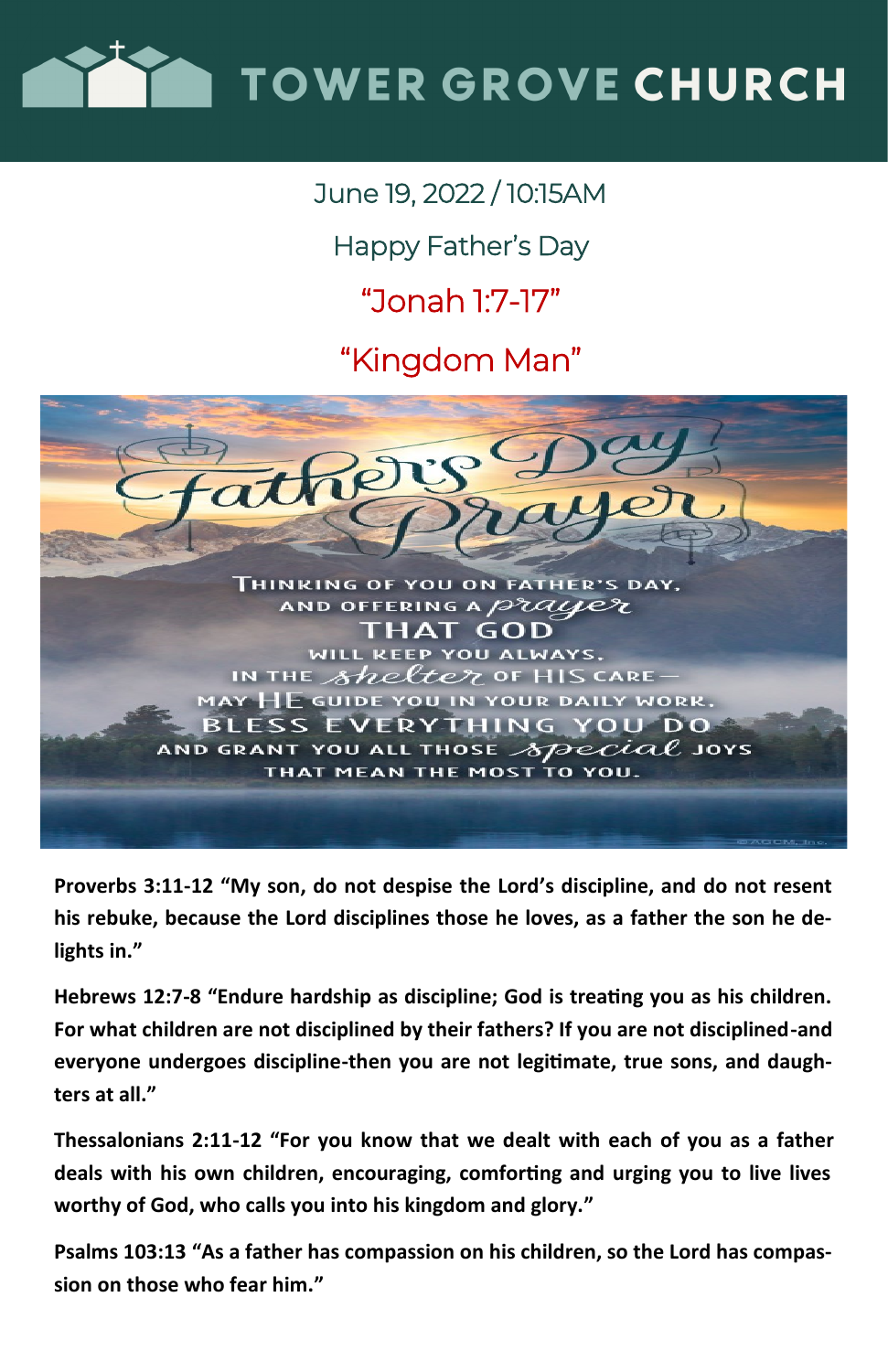# **THIS WEEK NEXT WEEK**

#### Bible Studies

June 19, 2022

10:15 am Service

Pastor Mike Gregory

P*rime Time 4:30 p m* 

*With Jim McNiel -The Series of Messages Speaking of the Covenant of Abraham* 

*Wednesday Youth 6:00-7:00* 

6:00 pm Prayer Meeting

*7:00 pm The Epistles with Paul Armbruster* 

*Most Bible Study Classes have resumed with social distancing* 

June 26, 2022

10:15 am Service

Pastor Mike Gregory

"The Lord's Supper"

*Prime Time 4:30 p m* 

*With Jim McNiel—Series of Messages Speaking of the Covenant of Abraham* 

*Wednesday Youth 6:00-7:00* 

6:00 Prayer Meeting

*7:00 pm The Epistles with Paul Armbruster* 

*Most Bible Study Classes have resumed with social distancing* 

Bible studies have the option to meet socially distanced. Contact your bible study leader or visit the website for more information.

#### **Wednesdays**

6:00 pm Prayer Services are meeting in the Sanctuary, for instructions. Afterward, small groups will form for social distancing. and a more intimate prayer time.